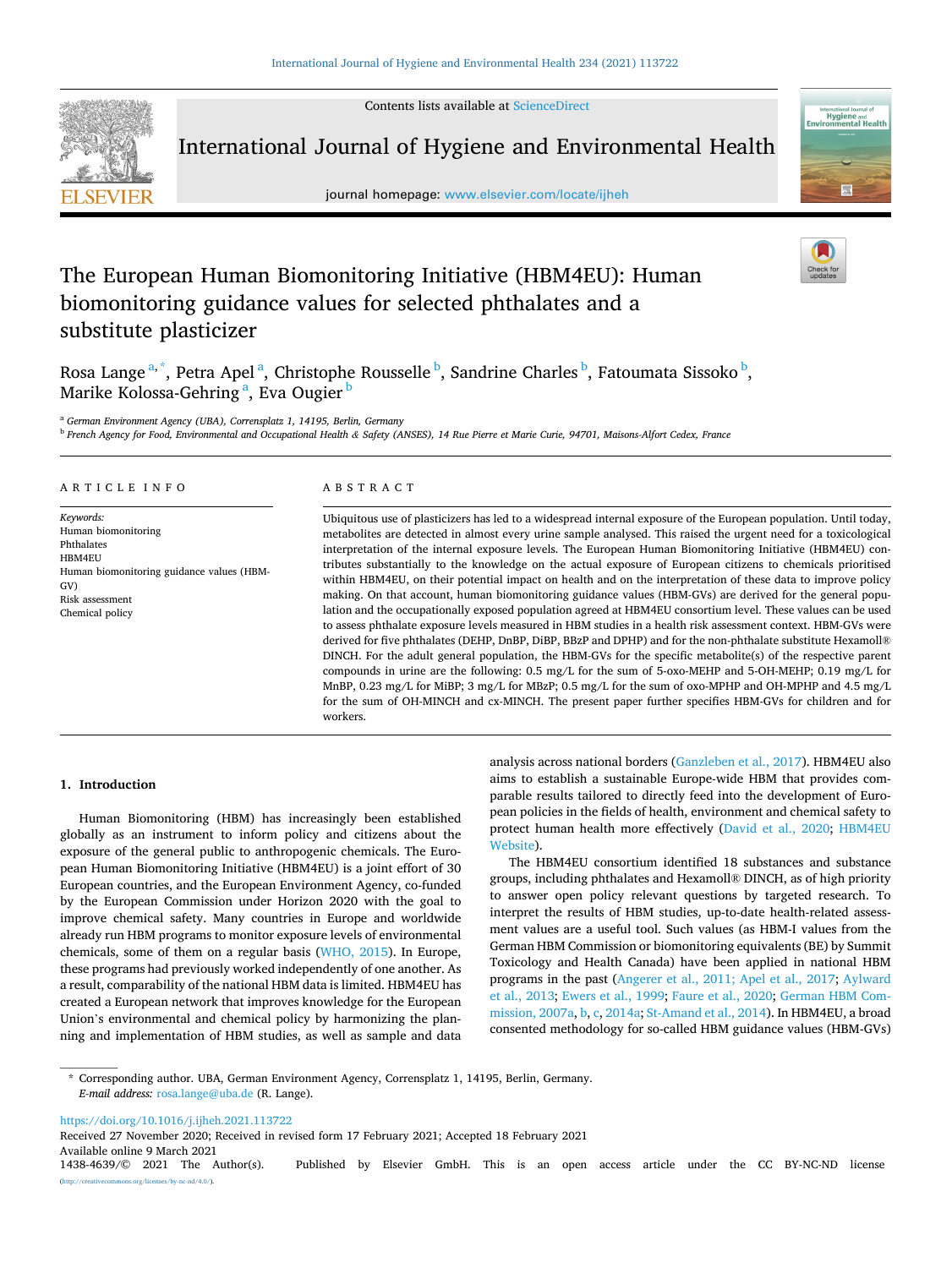| <b>Abbreviations</b>                   |                                                       | GD           | <b>Gestational Day</b>                                                   |
|----------------------------------------|-------------------------------------------------------|--------------|--------------------------------------------------------------------------|
|                                        |                                                       | HBM          | Human Biomonitoring                                                      |
| AF<br><b>Assessment Factor</b>         |                                                       |              | HBM-I value Human biomonitoring I value from the German HBM              |
| Anogenital Distance<br>AGD             |                                                       |              | Commission                                                               |
| <b>ANSES</b>                           | FrenchAgency for Food, Environmental and Occupational |              | HBM4EU The European Human Biomonitoring Initiative                       |
| <b>Health and Safety</b>               |                                                       |              | HBM-GV Human Biomonitoring Guidance Value                                |
| BE                                     | <b>Biomonitoring Equivalent</b>                       |              | $HBM-GV_{GenPop}$ Human Biomonitoring Guidance Value for the             |
| BBzP                                   | Butyl benzyl phthalate (CAS No.: 85-68-7)             |              | general population                                                       |
| CAS No                                 | <b>Chemical Abstract Service Number</b>               |              | HBM-GV <sub>Worker</sub> Human Biomonitoring Guidance Value for workers  |
| <b>DEHP</b>                            | Diethyl hexyl phthalate (CAS No.: 117-81-7)           |              | Hexamoll <sup>®</sup> DINCH 1,2-Cyclohexane dicarboxylic acid diisononyl |
| <b>DFG</b>                             | German Research Foundation                            |              | ester (CAS No.: 166412-78-8)                                             |
| <b>DiBP</b>                            | Diisobutyl phthalate (CAS No.: 84-69-5)               | LoC.         | Level of Confidence                                                      |
| <b>DiDP</b>                            | Diisodecyl phthalate (CAS-No.: 26761-40-0/68515-49-1) |              | LO(A)EL Lowest Observed (Adverse) Effect Level                           |
| <b>DiNP</b>                            | Diisononyl phthalate (CAS-No.: 28553-12-0/68515-48-0) | MnBP         | Mono-n-butyl phthalate (CAS-No.: 131-70-4)                               |
| DnBP                                   | Di-n-butyl phthalate (CAS-No.: 84-74-2)               |              | NO(A)EL No Observed (Adverse) Effect Level                               |
| Derived No Effect Level<br><b>DNEL</b> |                                                       | <b>PBTK</b>  | Physiologically-based toxicokinetic                                      |
| <b>DPHP</b>                            | Bis(2-propylheptyl) phthalate (CAS-No.: 53306-54-0)   | POD          | Point of Departure                                                       |
| <b>ECHA</b>                            | European Chemicals Agency                             | RSD.         | <b>Relative Standard Deviation</b>                                       |
| <b>EFSA</b>                            | European Food Safety Authority                        | <b>SCOEL</b> | Scientific Committee on Occupational Exposure Limits                     |
| F1 generation First Filial generation  |                                                       | TDI          | Tolerable Daily Intake                                                   |
| F2 generation Second Filial generation |                                                       | <b>TRV</b>   | <b>Toxicity Reference Value</b>                                          |
| $F_{11e}$                              | Fractional urinary excretion coefficient              |              |                                                                          |

was established. These values, derived from epidemiological or toxicological data, indicate the concentration of a compound or its metabolite (s) in a biological matrix (e.g. blood, urine) at/under which a health risk is not anticipated, according to current knowledge ([Apel et al., 2020a](#page-5-0)). Used at the population level, they can not only help to refine the public health risk assessment by identifying exposures of potential concern, but also indicate potential regulatory priorities and the need for (additional) measures to reduce exposure. Within HBM4EU, a methodology has been elaborated on the derivation of these guidance values not only for the general population (HBM-GV<sub>GenPop</sub>) but also for occupationally exposed adults (HBM-GV<sub>Worker</sub>). HBM-GV<sub>GenPop</sub> are equivalent to the HBM-I values from the German HBM Commission and similar to the BE values introduced by Summit Toxicology [\(Apel et al., 2017; German](#page-5-0)  [HBM Commission, 2007a,](#page-5-0) [b](#page-6-0), [2014a](#page-6-0); [Hays and Aylward, 2009](#page-6-0); [Hays](#page-6-0)  [et al., 2008, 2007](#page-6-0)). The HBM-GV<sub>Worker</sub> are similar to the biological limit values derived by the French Agency for Food, Environmental and Occupational Health and Safety (ANSES) as well as by the former Scientific Committee on Occupational Exposure Limits (SCOEL) or also to the biological tolerance values (BAT) set by the Working Group on the Setting of Threshold Limit Values in Biological Material of the German Research Foundation (DFG) ([ANSES, 2014](#page-5-0); [Apel et al., 2020a](#page-5-0); [Bolt and](#page-5-0)  [Thier, 2006;](#page-5-0) [DFG, 2014\)](#page-5-0).

Each HBM-GV derived within HBM4EU underwent a consultation process with national experts to ensure a high degree of both scientific integrity and acceptance (for more information please see [Apel et al.,](#page-5-0)  [2020a\)](#page-5-0). As HBM-GVs are set for exposure biomarker(s) levels in a biological matrix, they can be directly compared to exposure levels measured in HBM studies, if the same biomarker(s) are measured with comparable quality-assured analytical methods. They are thereby an easy-to-use tool for performing an integral health risk assessment (covering all known and unknown sources and routes of exposure), and are complementary to external health-based guidance values (e.g. Tolerable Daily Intake (TDI)) that usually focus on specific sources or exposure routes (e.g. food).

The regulation of reprotoxic phthalates resulted in a change in use and in the exposure pattern within the general population over time. Whereas the exposure levels of old, well-known phthalates (DEHP, DnBP, BBzP) have decreased, an increase in exposure levels of high molecular weight phthalates such as DiNP, DiDP and DPHP has been observed over the last two decades. The exposure levels of the non-

phthalate substitute Hexamoll® DINCH have also increased in some European countries ([Frederiksen et al., 2020](#page-6-0); [Gyllenhammar et al.,](#page-6-0)  [2017; Kasper-Sonnenberg et al., 2019;](#page-6-0) [Koch et al., 2017;](#page-6-0) [Schmidtkunz](#page-6-0)  [et al., 2019;](#page-6-0) [Shu et al., 2018\)](#page-7-0). Thus, the widespread use of phthalates and their substitute still leads to their ubiquitous presence in the environment (Przybylińska [and Wyszkowski, 2016;](#page-6-0) Szewczyńska et al., [2020\)](#page-7-0) and in humans. The frequency of detection of the phthalate metabolites mentioned ranges from over 80 up to 100% of all urine samples analysed [\(Apel et al., 2017,](#page-5-0) [2020b](#page-5-0); Correia-Sá et al., 2018; Dewalque [et al., 2014](#page-5-0); [Frederiksen et al., 2011; Hartmann et al., 2015](#page-6-0); Husø[y et al.,](#page-6-0)  [2019; Kasper-Sonnenberg et al., 2019;](#page-6-0) [Katsikantami et al., 2016](#page-6-0); [Koch](#page-6-0)  [et al., 2017](#page-6-0); [Myridakis et al., 2016](#page-6-0); [Schoeters et al., 2017; Schütze et al,](#page-6-0)  [2014, 2015; Schwedler et al., 2019,](#page-6-0) [2020\)](#page-7-0). Therefore, it is still urgently needed not only to monitor plasticizers in the European population but also to be able to interpret these results to adopt measures at European scale.

With this paper, the published general methodology for deriving HBM-GVs (see [Apel et al., 2020a](#page-5-0)) is implemented for phthalates and a substitute plasticizer. HBM-GVs agreed on within HBM4EU for DEHP, DiBP, DnBP, BBzP, DPHP and the substitute Hexamoll® DINCH are presented.

# **2. Methods**

The methodological approaches applied to derive HBM-GVs for the general and for the occupationally exposed population are outlined in detail in the strategy paper to derive HBM-GVs [\(Apel et al., 2020a](#page-5-0)). The strategy paper underwent a consultation process within the HBM4EU consortium to include the expertise of scientists from HBM4EU partner countries. Briefly, the strategy comprises that a literature research on recent toxicological and epidemiological data is conducted to find a robust exposure-health relationship to derive an HBM-GV. If present and reliable, human data is preferred over animal data. If it is not possible to establish a relationship between the internal concentration of the substance of concern or its metabolite(s) and a selected critical health effect in human data, a toxicity reference value (TRV) established by acknowledged authorities or committees can be used to derive an HBM-GV by means of toxicokinetic extrapolation. If there is no TRV available, an HBM-GV can be derived based on a point of departure (POD) identified in an animal toxicity study. Here too, information on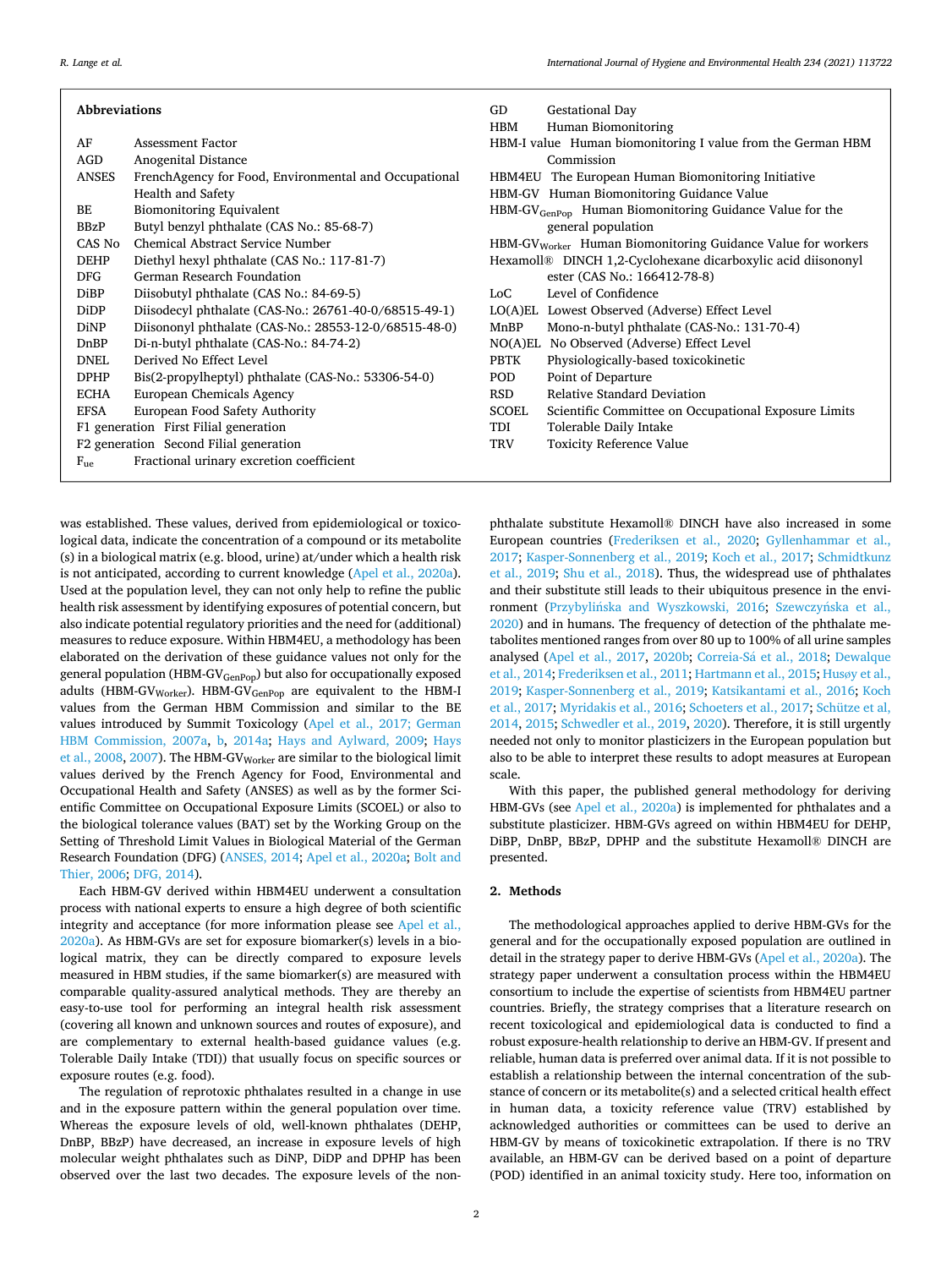the toxicokinetics of the substance of concern is needed to calculate the internal concentration for the exposure biomarker. Depending on the information that is available, an HBM-GV can be calculated by using a simple toxicokinetic model such as the mass balance approach or by using a more sophisticated physiologically-based toxicokinetic (PBTK) model assuming a steady-state exposure condition in any case. The general formula used for the derivation of an HBM-GV based on an established TRV or on a TRV-like value calculated from an animal POD for a single metabolite using a mass-balance equation is shown in Formula 1.

**Formula 1**. Mass balance equation for the derivation of an HBM-GV for a single exposure biomarker based on an established TRV or based on a TRV-like value (calculated from an animal POD by applying assessment factors to the selected animal POD)

$$
HBM-GV = \frac{TRV \text{ or } TRV - like value \cdot \frac{[MW \text{ Metabolic}) \cdot [Five Metabolic)]}{MW \text{ Part compound}}
$$
  
average daily urinary flow rate adjusted to bw

TRV = toxicity reference value; MW = molecular weight;  $F_{ue}$  = fractional urinary excretion coefficient;  $bw = body$  weight. Average daily urinary flow rates adjusted to bodyweight of 0.03 and 0.02 L/kg bw/ d for children and adults, respectively as proposed by the German HBM Commission were used. To address the underlying uncertainties in the data used for the HBM-GV derivation, an overall level of confidence (LoC) is attributed to each HBM-GV. The LoC is estimated to be "low", "medium" or "high". The overall LoC is obtained by combining single LoC associated with the following criteria: 1) nature and quality of the epidemiological and toxicological data; 2) choice of critical effect and mode of action; 3) choice of the key study; 4) selection of the critical dose; and 5) extrapolations across and within species (see [Apel et al.,](#page-5-0)  [2020a\)](#page-5-0). The LoC aims at pointing out the uncertainties underlying the HBM-GV, as well as providing guidance to prioritise research activities needed for removing those uncertainties. Where new evidence is available, the values should be revised, especially those with lower LoC. It is important to stress out that the LoC does not relate as such to the level of protection towards adverse effects conferred by the value (a value with a low LoC for example may have been derived considering very conservative default assumptions) [\(Apel et al., 2020a](#page-5-0)).

## **3. Results**

In the following the main approach in deriving HBM-GVs for the general population and for workers is detailed using DnBP as exemplary case. Details on input data for the derivation of the HBM-GVs for each compound can be found in the supplementary material 1. All HBM-GVs derived for the general population are summarised in [Table 1](#page-3-0) and HBM-GVs to be used in an occupational setting are displayed in [Table 2](#page-3-0). A detailed report on the derivation of HBM-GVs for DEHP and Hexamoll® DINCH has been published previously in an HBM4EU Deliverable and can be found on the HBM4EU website (see [Apel and Ougier, 2017\)](#page-5-0).

## *3.1. Selection of biomarkers of exposure for Di-n-butyl phthalate, DnBP*

To select suitable biomarkers of exposure for which an HBM-GV can be derived, the toxicokinetic information on DnBP was reviewed with the emphasis on human data. A toxicokinetic study on one human volunteer by [Koch et al. \(2012\)](#page-6-0) showed that within 24 h most of the dose (5.38 mg of D4-labelled DnBP) was excreted as total MnBP (84%) in urine, whereas oxidized metabolites were excreted to a minor extent (approximately 8%) [\(Koch et al., 2012](#page-6-0)). [Seckin et al. \(2009\)](#page-7-0) applied a total dose of 3.6 mg in form of a capsule to 17 volunteers (male and female; including 4 children) and determined that within 24 h, 78% of the dose (median) was excreted as total MnBP via urine ([Seckin et al.,](#page-7-0)  [2009\)](#page-7-0). [Anderson et al. \(2001\)](#page-5-0) demonstrated in a human voluntary toxicokinetic study on eight individuals per dose group (single dose of 0,

225 or 510 μg) that within 24 h, a mean of 69% of the ingested DnBP (molar basis) was excreted in urine as total MnBP, which is well in line with the other studies mentioned. On average 73% of the high dose ( $n =$ 6; two sample were not usable) and 64% of the low dose ( $n = 7$ ; one sample was lost) administered was excreted in urine. The relative standard deviations (RSD), which give an estimation on the inter-individual variations were relatively low with 28% and 29% for the high and low dose, respectively [\(Anderson et al., 2001\)](#page-5-0). MnBP is selected as biomarker of exposure suitable for the HBM-GV derivation, as it is identified as most suitable biomarker for determining DnBP exposure within HBM4EU (see [Thomson et al., 2017](#page-7-0)) and total MnBP is excreted in relevant quantities in urine after DnBP intake. It needs to be noted, that MnBP was also found in urine after exposure to BBzP, but only when high doses were administered and only to a minor extent ([Anderson et al., 2001](#page-5-0)). The fractional urinary excretion coefficient (Fue) is a crucial parameter for the HBM-GV derivation to predict the daily excretion rate of the biomarker. The Fue is the share of the orally absorbed compound that is excreted in form of the respective biomarker. Anderson et al.  $(2001)$  determined the mean  $F_{ue}$  for MnBP over all participants and doses to be 0.69. Both, [Seckin et al. \(2009\)](#page-7-0) and [Anderson et al. \(2001\)](#page-5-0) investigated the metabolism of DnBP by including several volunteers. The study by [Anderson \(2001\)](#page-5-0) was the only study in which two doses were tested and the inter-individual variance of the excretions was given. Additionally, the doses tested in the Anderson study were the lowest and thus are more realistic to the levels of exposure of the general population not receiving capsule medication. Therefore, the Fue determined in the Anderson study is considered in the HBM-GV calculation.

## *3.2. Selection of the TRV or POD and calculation of the HBM-GV for DnBP*

## *3.2.1. General population*

A literature search of the toxicological and epidemiological database was performed to identify the most sensitive endpoint (i.e. critical effect) for DnBP. The epidemiological studies on DnBP did not allow for establishing a relationship between the internal biomarker concentration and the critical health effects. In line with the methodology for deriving HBM-GVs, the second option was explored: whether a TRV is available, adequate to derive an HBM-GV. In the Annex XV restriction report on four phthalates ([ECHA, 2016\)](#page-5-0), a derived no effect level (DNEL) of 0.0067 mg/kg bw/d was derived based on the LOAEL of 2 mg/kg bw/d for developmental toxicity observed in the oral toxicity study in rats by [Lee et al. \(2004\)](#page-6-0). Critical effects were reduction of testicular spermatocyte development and mammary gland changes in the male adult offspring [\(ECHA, 2016](#page-5-0); [Lee et al., 2004\)](#page-6-0). An overall assessment factor (AF) of 300 was applied to this LOAEL, accounting for inter- and intraspecies differences (AF of 10 each) and for the extrapolation from a LOAEL to a NOAEL (AF of 3) ([ECHA, 2016\)](#page-5-0). As a review of the literature revealed no new findings that would justify an update of this POD, the use of the derived DNEL is supported. Thus, the derivation of an HBM-GVGenPop for the single metabolite MnBP is based on this DNEL of 0.0067 mg/kg bw/d as the TRV. The HBM-GV was calculated according to Formula 1 by using the molecular weights of the parent compound DnBP and the monoester metabolite MnBP, its corresponding  $F_{ue}$  and the adjusted urinary flow rates for adults and children each. The resulting HBM-GV<sub>GenPop</sub> for DnBP is 0.12 mg/L and 0.19 mg/L for children and adults, respectively (see [Table 1\)](#page-3-0).

#### *3.2.2. Working population*

The exposure protocol for the underlying key study used in the HBM-GV derivation for the general population ([Lee et al., 2004](#page-6-0)) does not correspond to an occupational exposure scenario that should occur for pregnant working women. The exposure period in the [Lee et al. \(2004\)](#page-6-0)  study lasted from gestational day (GD) 15 to the end of lactation on postnatal day (PND) 21 and thereby included perinatal exposure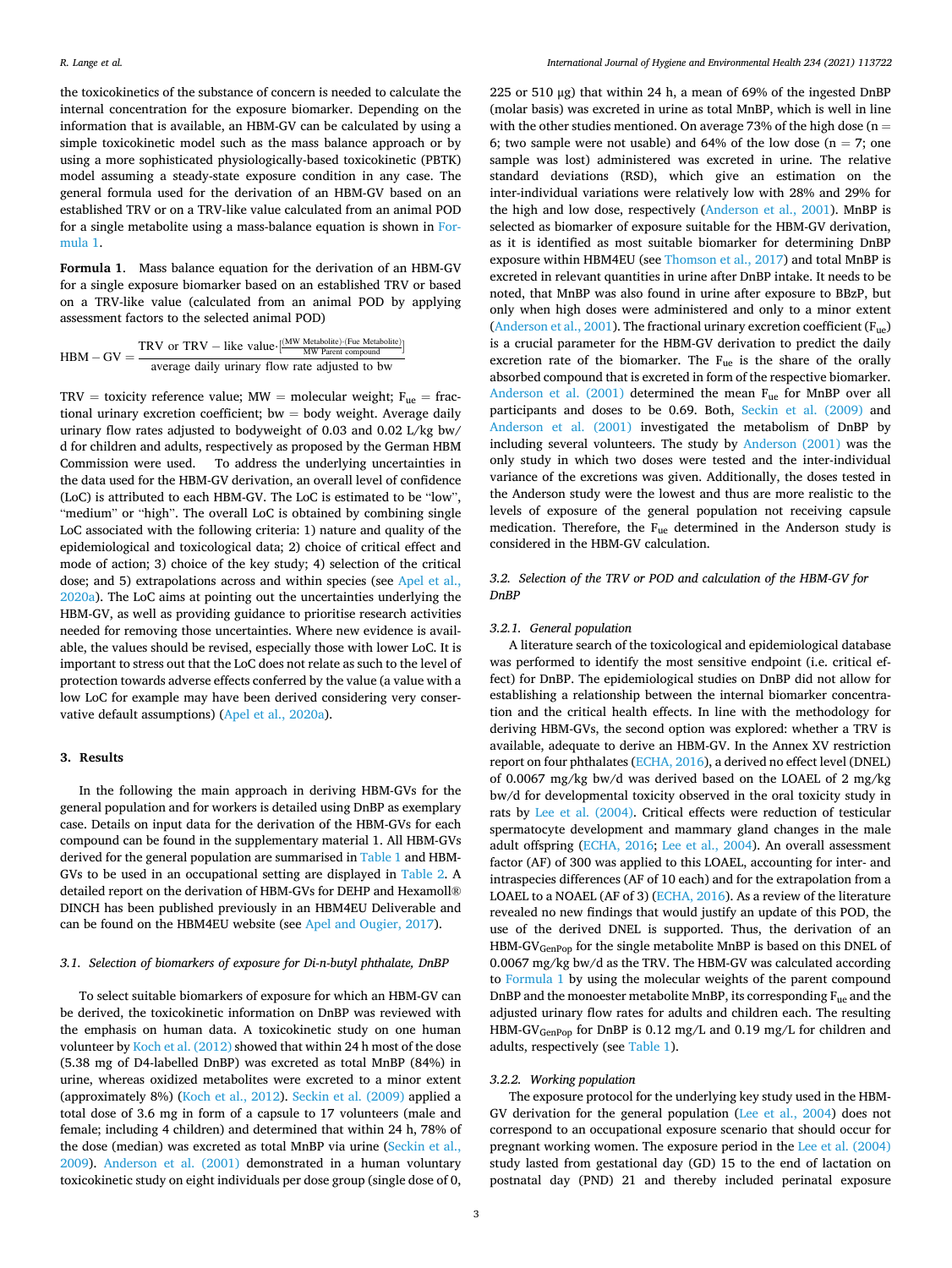<span id="page-3-0"></span>conditions ([Lee et al., 2004](#page-6-0)). Therefore, the HBM-GV<sub>Worker</sub> for the selected biomarker of exposure (MnBP) is derived based on an animal POD, representing the third option in the HBM-GV derivation as outlined by [Apel et al. \(2020a\)](#page-5-0). In the toxicity study conducted by [Lehmann](#page-6-0)  [et al. \(2004\)](#page-6-0), rats were exposed from GD12 to GD19 ([Lehmann et al.,](#page-6-0)  [2004\)](#page-6-0). This *in utero* period of exposure, when extrapolated to humans, corresponds to the critical window of exposure for the male reproductive system, that is during the 1st trimester of pregnancy. The reduction of foetal testicular testosterone in combination with the reduction in the expression of key genes encoding proteins involved in cholesterol transport and steroidogenesis observed in this study is selected as critical effect for which a POD of 10 mg/kg bw/d was identified [\(Lehmann et al.,](#page-6-0)  [2004\)](#page-6-0). As absorption of DnBP is assumed to be similar for both the inhalation and oral routes, the retrieved urinary total MnBP concentration (free and glucuronidated) is anticipated to be the same for both routes. For this reason, a route-to-route extrapolation is not deemed necessary. A total AF of 100 accounting for inter- and intraspecies differences is applied to the NOEL, resulting in a TRV-like value of 0.1 mg/kg bw/d. The DnBP HBM-GV<sub>Worker</sub> relating to urinary MnBP is calculated by using Formula 1 and is 3 mg/L (see Table 2).

# *3.3. HBM-GVs derived for 5 phthalates and the substitute Hexamoll® DINCH for the general population and workers*

HBM-GVs have been derived according to the overall methodology agreed upon at HBM4EU consortium level previously published by [Apel](#page-5-0)  [et al. \(2020a\).](#page-5-0) HBM-GV<sub>GenPop</sub> for children and adults including adolescents and HBM-GVWorker are summarised in Tables 1 and 2, respectively. The key toxicokinetic, epidemiological and/or toxicological data underlying the calculation of these values can be found in supplementary material 1.

#### **Table 1**

Human biomonitoring guidance values for the general population (HBM-GVGenPop) derived for selected phthalates and the substitute Hexamoll® DINCH.

| Parent                                | Biomarker(s)                            | $HBM-GV_{GenPop}$ in mg/L <sup>a</sup> |                                          |  |
|---------------------------------------|-----------------------------------------|----------------------------------------|------------------------------------------|--|
| compound                              |                                         | Children <sup>b</sup>                  | Adults incl.<br>adolescents <sup>c</sup> |  |
| <b>DEHP</b>                           | $5$ -oxo-MEHP $+ 5$ -OH-<br><b>MEHP</b> | 0.34                                   | 0.5                                      |  |
|                                       | $5$ -cx-MEPP $+ 5$ -OH-<br><b>MEHP</b>  | 0.38                                   | 0.57                                     |  |
| DnBP                                  | MnBP                                    | 0.12                                   | 0.19                                     |  |
| <b>DiBP</b>                           | MiBP                                    | 0.16                                   | 0.23                                     |  |
| <b>BBzP</b>                           | MBzP                                    | 2.0                                    | 3.0                                      |  |
| <b>DPHP</b>                           | $oxo-MPHP + OH-MPHP$                    | 0.33                                   | 0.5                                      |  |
|                                       | oxo-MPHP                                | 0.19                                   | 0.29                                     |  |
|                                       | OH-MPHP                                 | 0.14                                   | 0.22                                     |  |
| Hexamoll <sup>®</sup><br><b>DINCH</b> | $OH-MINCH + cx-$<br>MINCH               | 3.0                                    | 4.5                                      |  |

**5-oxo-MEHP**: mono(2-ethyl-5-oxohexyl)phthalate (CAS No.: 40321-98-0); **5- OH-MEHP**: mono(2-ethyl-5-hydroxyhexyl) phthalate (CAS No.: 40321-99-1); **5 cx-MEPP**: mono (5-carboxy-2-ethylpentyl) phthalate (CAS No.: 40809-41-4); **MnBP**: monobutyl phthalate (CAS No.: 131-70-4); **MiBP**: monoisobutyl phthalate (CAS No.: 30833-53-5); **MBzP**: monobenzyl phthalate (CAS No.: 2528-16- 7); **oxo-MPHP**: mono(propyl-6-oxo-heptyl) phthalate\*; **OH-MPHP**: hydroxymono-propylheptyl phthalate\*; **OH-MINCH**: cyclohexane-1,2-dicarboxylic acidmono(hydroxyl-iso-nonyl) ester\*; **cx-MINCH**: cyclohexane-1,2-dicarboxylic acid-mono-(carboxy-iso-octyl) ester\*. Please note, that deriving an HBM-GVGenPop for the subgroup of children under 6 years of age is not appropriate, considering the lack of relevant toxicokinetic data.

\*no CAS number available.<br><sup>a</sup> Rounded value.<br><sup>b</sup> Including children 6–13 years of age.<br><sup>c</sup> Including women of child-bearing age.

#### **Table 2**

Human biomonitoring guidance values for the working population (HBM-GVWorker) derived for selected phthalates.

| Parent compound | Biomarker(s)         | HBM-GV $_{\text{Worker}}$ in mg/L <sup>a</sup> |
|-----------------|----------------------|------------------------------------------------|
|                 |                      | Adultsb                                        |
| <b>DEHP</b>     | 5-cx-MEPP            | 0.62                                           |
| DnBP            | MnBP                 | 3                                              |
| DiBP            | MiBP                 | 3.5                                            |
| <b>BBzP</b>     | <b>MBzP</b>          | 3                                              |
| <b>DPHP</b>     | $oxo-MPHP + OH-MPHP$ | 0.7                                            |
|                 | oxo-MPHP             | 0.4                                            |
|                 | OH-MPHP              | 0.3                                            |

**5-cx-MEPP**: mono (5-carboxy-2-ethylpentyl) phthalate (CAS No.: 40809-41-4); **MnBP**: monobutyl phthalate CAS No.: 131-70-4); **MiBP**: monoisobutyl phthalate (CAS No.: 30833-53-5); **MBzP**: monobenzyl phthalate (CAS No.: 2528-16- 7); **oxo-MPHP**: mono(propyl-6-oxo-heptyl) phthalate\*; **OH-MPHP**: hydroxymono-propylheptyl phthalate\*.<br>\*no CAS number available.

<sup>a</sup> Rounded value.  $\overline{a}$  Including women of child-bearing age.

## *3.4. Global levels of confidence (LoC) attributed to each HBM-GV*

As indicated in Table 3 of the supplementary material 2, the overall LoC for the HBM-GVs set for DEHP, DnBP, BBzP and Hexamoll® DINCH were evaluated to be "medium", and the overall LoC for the HBM-GVs for DiBP and DPHP were set to "low". The specific uncertainties considered to assign these overall LoC to the derived HBM-GVs are discussed in detail in supplementary material 2.

The derivation of HBM-GV<sub>GenPop</sub> for DEHP and Hexamoll® DINCH, as well as an HBM-GVWorker for DEHP have been published in a Deliverable [\(Apel and Ougier, 2017](#page-5-0)). However, the LoC for some of the single criteria have been adapted in the meantime for DEHP and Hexamoll® DINCH to be consistent in the assessment of the different criteria. As a result, the overall LoC for the HBM-GV $_{\rm GenPop}$  for Hexamoll® DINCH and also the HBM-GV  $_{\rm{Worker}}$  set for DEHP was changed from low to medium. For more details please see supplementary material 2.

# **4. Discussion**

The HBM-GVs for five phthalates and the non-phthalate substitute Hexamoll® DINCH presented in this paper allow for a direct toxicological interpretation of measured exposure biomarker levels of these compounds in urine. They constitute an easy-to-use screening tool for scientists and risk assessors. They enable the assessment of the chemical burden of the general and the occupational population, prerequisite for the identification of regulatory and scientific needs and priorities. Health-based guidance values for the general population that refer to the internal concentration of a biomarker have been introduced in the past for some phthalates and Hexamoll® DINCH with the HBM-I values derived by the German HBM Commission (values exist for DEHP, DPHP and Hexamoll® DINCH) [\(German HBM Commission 2007c;](#page-6-0) [2014b](#page-6-0); [2015;](#page-6-0) summarised in [Apel et al., 2017](#page-5-0)) and the BE values by Hays and Aylward from Summit Toxicology (values exist for DEHP, BBzP, DiNP and DnBP) ([Aylward et al., 2009a](#page-5-0), [2009b](#page-5-0); [Hays et al., 2011](#page-6-0)). Although the derivation concepts for the HBM-GVs, HBM-I and BE values are comparable [\(Angerer et al., 2011\)](#page-5-0), some of the already existing values differ from those presented here, as some values have been derived years ago and new information has become available.

For DEHP, previous values, either BE or HBM-I were already set a decade ago, in 2009 and 2007, respectively. Both, the German HBM Commission (HBM-I value of 0.3, 0.5 and 0.75 mg/L for women of childbearing age, children and men aged 14 years and older as well as the rest of the general population, respectively) and Summit Toxicology (BE value of 0.66 mg/L) proposed values based on the TDI established by EFSA in 2005 ([Aylward et al., 2009b;](#page-5-0) [German HBM Commission,](#page-6-0)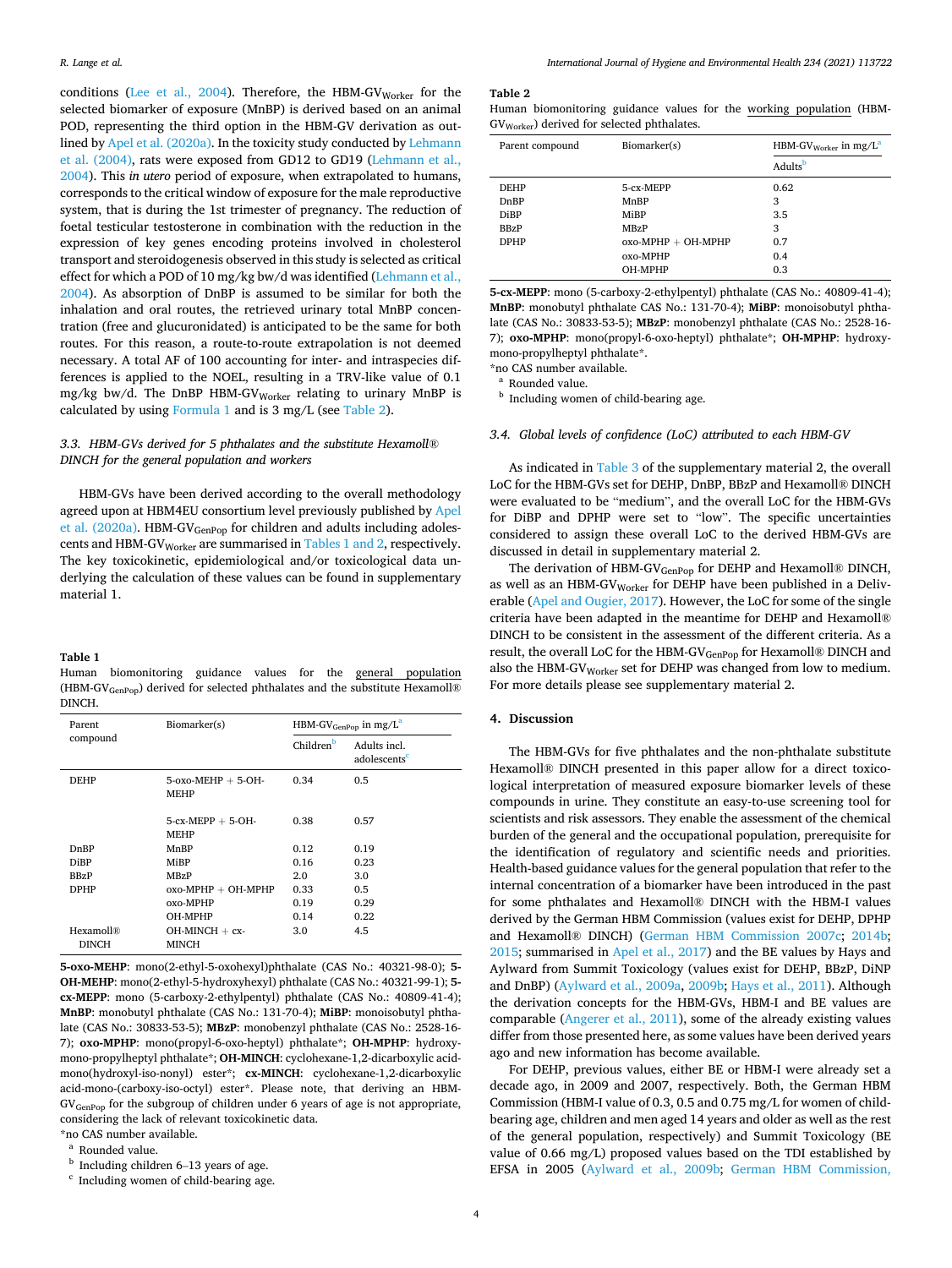[2007c](#page-6-0)). As no new evidence has been identified that would justify a different starting point, the TDI from 2005 is retained as POD for deriving the HBM-GV<sub>GenPop</sub>. However, these derivations are based on human toxicokinetic information from studies by [Koch et al. \(2004](#page-6-0); [2005\)](#page-6-0) in which only one male volunteer participated. For the derivation of an HBM-GVGenPop for DEHP, current and more robust human toxicokinetic data were included in the calculation. The study of [Anderson](#page-5-0)  [et al. \(2011\)](#page-5-0) included 20 human volunteers of both sexes and thereby providing a more robust data basis for the determination of an  $F_{ue}$ . Presented HBM-GV<sub>GenPop</sub> are lower than the BE value and the HBM-I values, except for the HBM-I value of 0.3 mg/L exclusively set for women of child-bearing age ([German HBM Commission, 2007c](#page-6-0)). Please note, that the BE value for DEHP is set for the sum of 3 metabolites, MEHP, 5-OH- and 5-oxo-MEHP, whereas the HBM-GV<sub>GenPop</sub> referred to here are set for the sum of two metabolite combinations each (5-OH-MEHP & 5-oxo-MEHP; 5-OH-MEHP & 5-cx-MEPP; see [Table 1](#page-3-0)).

Similarly, new toxicokinetic information became available for DPHP, for which the German HBM Commission derived HBM-I values in 2015 ([German HBM Commission, 2015](#page-6-0)). The  $F_{\text{ue}}$  used to extrapolate the concentration of the metabolites in urine corresponding to the TRV-like value of the parent compound was based on the study by [Leng et al.](#page-6-0)   $(2014)$  (F<sub>ue</sub> of 10.7% for OH-MPHP and 13.5% for oxo-MPHP after 48 h). [Klein et al. \(2018\)](#page-6-0) obtained a  $F_{\text{ue}}$  about a factor of 4 lower ( $F_{\text{ue}}$  of 2.3% for OH-MPHP and 3.6% for oxo-MPHP after 46 h) than in the study by Leng at al. (2014). As the laboratory that performed the analysis and the analytical method were the same and similar doses were administered, both results were evaluated as equally reliable. Average Fue of 5.97% for OH-MPHP and 7.95% for oxo-MPHP after  $\sim$ 24 h were calculated from the Fue values indicated in the two studies (at 24 h for [Leng et al., 2014](#page-6-0)  and 22 h for [Klein et al., 2018](#page-6-0)) and used for the HBM-GV $_{GenPop}$  derivation. Furthermore, the POD selected for deriving an HBM-GV<sub>GenPop</sub> was different from the one chosen by the German HBM Commission for deriving an HBM-I value [\(German HBM Commission, 2015](#page-6-0)). In the present paper, the derivation is based on a TRV, i.e. the RfD of 0.1 mg/kg bw/d calculated by [Bhat et al. \(2014\)](#page-5-0), who have considered effects on the thyroid (follicular hypertrophy/hyperplasia) observed in F1 adults in a two-generation feeding study ([BASF, 2009\)](#page-5-0). The German HBM Commission based their HBM-I values of 1 and 1.5 mg/L (sum of OHand oxo-MPHP), for children and adults respectively, on a NOAEL of 40 mg/kg bw/d determined in a subchronic feeding study ([BASF, 1995\)](#page-5-0), in which effects on the thyroid and pituitary gland were considered critical. As a result, the HBM-GV<sub>GenPop</sub> presented here is lower than the HBM-I value.

For Hexamoll® DINCH, there are HBM-I values for children and adults, set in 2014 [\(German HBM Commission, 2014b](#page-6-0)), but no BE values. As no new toxicological evidence was identified, the HBM-GVGenPop are at the same level as the HBM-I values.

In 2009, Aylward et al. presented BE values for DnBP and BBzP based, among others, on the TDIs set by EFSA in 2005 [\(Aylward et al.,](#page-5-0)   $2009a$ ). The HBM-GV<sub>GenPop</sub> for DnBP and BBzP presented in this paper were derived based on different PODs (and endpoint, respectively). Thus, the HBM-GVs differ from previously set BE values (0.2 and 12 mg/L for DnBP and BBzP, respectively). With regard to DnBP, the DNEL of 0.007 mg/kg bw/d set by [ECHA \(2012, 2016\)](#page-5-0) is based on the LOAEL of 2 mg/kg bw/d observed in the study by [Lee et al. \(2004\).](#page-6-0) ECHA applied an overall AF of 300, accounting for interspecies and intraspecies differences (each  $AF = 10$ ) and for the LOAEL-NOAEL extrapolation  $(AF = 3)$  according to the ECHA R8 guidance. EFSA however, used an AF for the LOAEL-NOAEL extrapolation of 2 for setting the TDI ([EFSA,](#page-6-0)  [2005, 2019](#page-6-0)). For the HBM-GV<sub>GenPop</sub> derivation, the approach of ECHA was followed [\(ECHA, 2012,](#page-5-0) [2017\)](#page-5-0), resulting in a similar value of 0.19 mg/L for adults and a lower value for children with 0.12 mg/L compared to the BE value for DnBP.

In case of BBzP, the TDI set by [EFSA, 2005](#page-6-0) based on reduced AGD in F1 and F2 rat offspring was not used as POD for the HBM-GV<sub>GenPop</sub> derivation, nor another TRV. Instead, the LO(A)ELs of 100 mg/kg bw/d for foetal testicular testosterone suppression observed in the study by [Furr et al. \(2014\)](#page-6-0) and for reduced serum testosterone levels as well as reduced epididymal sperm count and motility in F1 adult rats after *in utero* exposure observed in the study by [Ahmad et al. \(2014\)](#page-5-0) were identified as substantial [\(Ahmad et al., 2014;](#page-5-0) [Furr et al., 2014\)](#page-6-0). It needs to be noted, that within HBM4EU the significance of smaller changes in testosterone levels in the foetus and the resulting possibility of adverse outcomes was controversially discussed. Therefore, another endpoint besides foetal testosterone suppression was considered when the POD was selected (i.e. epididymal sperm changes). As a result, the HBM-GV for BBzP is more than one order of magnitude higher than the values for DEHP and DnBP. Considering similar potencies for anti-androgenic effects ([Howdeshell et al., 2008\)](#page-6-0), this value must be used with caution. Further toxicity studies for BBzP are needed to evaluate, whether critical effects not assessed so far (i.e. testicular and mammary histology; dysgenesis of external genitalia) are occurring at low-level exposure to BBzP. Compared to the BE value, the HBM-GV<sub>GenPop</sub> of 3 mg/L for adults and 2 mg/L for children presented here are lower.

Lastly, neither HBM-I, nor BE values exist for DiBP, making the HBM-GVGenPop for DiBP presented in this paper the first health-related guidance value referring to the internal concentration of its metabolite MiBP.

The HBM-GVs derived under HBM4EU underwent a consultation with national experts nominated by the partner countries and the EU Policy Board on an HBM4EU consortium level and have been mutually agreed upon (see [Apel et al., 2020a\)](#page-5-0). This ensures the acceptance of these values by the European partner institutions and a comparable assessment of HBM data gathered in this project and presumably beyond, contributing to a harmonised approach towards a joint improvement of European chemical policy. The adoption and implementation at EU level remain to be discussed by the responsible EU authorities.

The presented HBM-GVs are rather intended to be used for the interpretation of results from HBM studies reflecting exposure of the general population (or workers sub-populations). The interpretation of HBM results towards the risk for the occurrence of an adverse health effect is more complex at the individual level. On the one hand, urinary concentrations of an individual measured in HBM studies are assumed to be subject to large within-day variations due to physiological factors of that individual (hydration status). In addition, within-day variations in urine samples are likely to occur due to the short biological half-lives of the biomarkers of exposure [\(Aylward et al., 2009a, 2017;](#page-5-0) [Hays and](#page-6-0)  [Aylward, 2009](#page-6-0)). Therefore, for the analysis of individual samples, 24 h urine collections instead of spot urine samples is recommended. However, on a population basis, spot and 24 h samples produce comparable results [\(Christensen et al., 2012](#page-5-0)). On the other hand, there are underlying uncertainties in the HBM-GV derivation itself. These include general assumptions made regarding typical values for urinary flow rates and the origin of urinary excretion fraction data. These data often originate from a small number of volunteers, mostly men, only and data on inter-individual variability (e.g. due to sex or age, genetic polymorphism) often lacks [\(Angerer et al., 2011](#page-5-0); [Aylward et al., 2009a](#page-5-0)). The HBM-GVs are of limited interpretability in regard to multiple individual and health-associated factors and this needs to be clearly communicated. Nevertheless, they are helpful in raising awareness towards the possible health risks of chemical exposure as long as information is well prepared for lay people and guidance is given.

The HBM-GVs have their limitations as they allow only a single substance risk assessment. Various phthalates are frequently detected in investigated populations all over Europe ([Cullen et al., 2017](#page-5-0); [Dewalque](#page-5-0)  [et al., 2014;](#page-5-0) [Frederiksen et al., 2020;](#page-6-0) [Gyllenhammar et al., 2017](#page-6-0); [Hartmann et al., 2015](#page-6-0); Husø[y et al., 2019;](#page-6-0) [Schwedler et al., 2020](#page-7-0)) and thus a widespread concurrent exposure to multiple phthalates is given. Phthalates that show similar anti-androgenic effects are assumed to share a common mode of action and can act in a dose-additive manner as shown in rats [\(Howdeshell et al., 2007](#page-6-0), [2008;](#page-6-0) [Rider et al., 2010](#page-6-0)). Therefore, a cumulative risk assessment is rather warranted to protect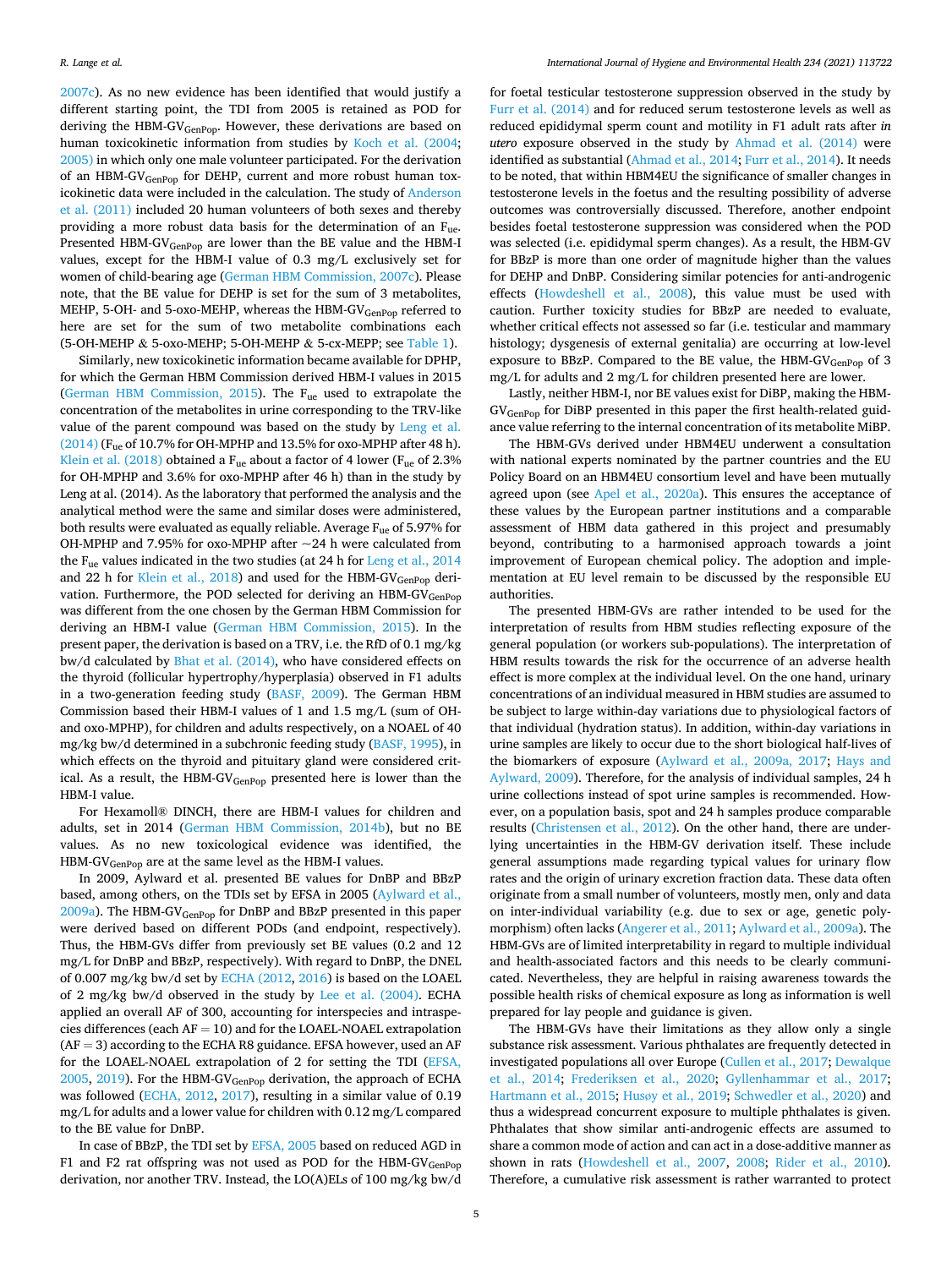<span id="page-5-0"></span>the population from the adverse health effects arising from exposure to phthalates (Apel et al., 2020b; [Kortenkamp and Koch, 2020\)](#page-6-0). In order to close this gap, a proposal for a methodology using the HBM-GVs in a cumulative risk assessment for anti-androgenic phthalates within HBM4EU will be established.

## **5. Conclusion and perspective**

The restrictions and regulations of reprotoxic phthalates in the EU have led to a change in their exposure patterns. The population's exposure to older, well-known and reprotoxic phthalates (DEHP, DnBP, BBzP) has decreased, while exposure inter alia to DPHP and the nonphthalate substitute Hexamoll® DINCH thought to be less harmful has increased (Apel et al., 2020b; [Frederiksen et al., 2020](#page-6-0); [Gyllenhammar](#page-6-0)  [et al., 2017;](#page-6-0) [Hartmann et al., 2015](#page-6-0); [Kasper-Sonnenberg et al., 2019](#page-6-0); [Schwedler et al., 2019](#page-6-0)). Exposure levels of the population to phthalates and Hexamoll® DINCH must be assessed to timely implement necessary reduction measures. Furthermore, the monitoring of restricted phthalates and their alternatives is warranted to evaluate the effectiveness of the regulations in place and adopt new regulations if necessary. The HBM-GVs for the six substances presented in this paper form the basis for a harmonised health risk assessment of the European population. These values will be used to perform single-substance risk assessments by comparison with aligned HBM datasets from across Europe generated under the HBM4EU project. Furthermore, it is currently explored how HBM-GVs can be used to perform risk assessments for chemical mixtures (e.g. mixture of phthalates) to evaluate real-life exposure scenarios.

In addition to the six HBM-GVs described in this paper, HBM-GVs have been derived for cadmium and bisphenol A (Lamkarkach et al., [2021;](#page-6-0) [Ougier et al., publ. submitted](#page-6-0)). It is anticipated that further HBM-GVs will be derived for bisphenol S, aprotic solvents (n-methyl-2-pyrrolidone, n-ethyl-2-pyrrolidone, dimethylformamide, dimethylacetamide), mercury and selected pyrethroids.

HBM-GVs are a valuable tool for the evaluation of exposures in a health-risk assessment. They constitute a common basis for assessment and they are easy to use as they can directly be compared to HBM data. The HBM4EU project was the first initiative proposing HBM-GVs agreed upon in a broader European consensus. In addition, the LoC assigned to each derived HBM-GV highlight data gaps and thus can help to foster research activities for future HBM-related international initiatives.

#### **Declaration of competing interest**

The authors declare that they have no known competing financial interests or personal relationships that could have appeared to influence the work reported in this paper.

## **Acknowledgement and Funding**

The HBM4EU project has received funding from the European Union's Horizon 2020 research and innovation program under grant agreement No 733032 and received co-funding from the author's organizations. The authors thank all other national and international experts that contributed to this work by reviewing the derivation proposals during the consultation rounds.

## **Appendix A. Supplementary data**

Supplementary data to this article can be found online at [https://doi.](https://doi.org/10.1016/j.ijheh.2021.113722)  [org/10.1016/j.ijheh.2021.113722.](https://doi.org/10.1016/j.ijheh.2021.113722)

## **References**

[Ahmad, R., Gautam, A.K., Verma, Y., Sedha, S., Kumar, S., 2014. Effects of in utero di](http://refhub.elsevier.com/S1438-4639(21)00037-7/sref1)[butyl phthalate and butyl benzyl phthalate exposure on offspring development and](http://refhub.elsevier.com/S1438-4639(21)00037-7/sref1)  [male reproduction of rat. Environ. Sci. Pollut. Res. Int. 21, 3156](http://refhub.elsevier.com/S1438-4639(21)00037-7/sref1)–3165.

- [Anderson, W.A., Castle, L., Scotter, M.J., Massey, R.C., Springall, C., 2001. A biomarker](http://refhub.elsevier.com/S1438-4639(21)00037-7/sref2)  [approach to measuring human dietary exposure to certain phthalate diesters. Food](http://refhub.elsevier.com/S1438-4639(21)00037-7/sref2)  [Addit. Contam. 18, 1068](http://refhub.elsevier.com/S1438-4639(21)00037-7/sref2)–1074.
- [Anderson, W.A., Castle, L., Hird, S., Jeffery, J., Scotter, M.J., 2011. A twenty-volunteer](http://refhub.elsevier.com/S1438-4639(21)00037-7/sref3) [study using deuterium labelling to determine the kinetics and fractional excretion of](http://refhub.elsevier.com/S1438-4639(21)00037-7/sref3)  [primary and secondary urinary metabolites of di-2-ethylhexylphthalate and di-iso](http://refhub.elsevier.com/S1438-4639(21)00037-7/sref3)[nonylphthalate. Food Chem. Toxicol. 49, 2022](http://refhub.elsevier.com/S1438-4639(21)00037-7/sref3)–2029.
- [Angerer, J., Aylward, L.L., Hays, S.M., Heinzow, B., Wilhelm, M., 2011. Human](http://refhub.elsevier.com/S1438-4639(21)00037-7/sref4) [biomonitoring assessment values: approaches and data requirements. Int. J. Hyg](http://refhub.elsevier.com/S1438-4639(21)00037-7/sref4) [Environ. Health 214, 348](http://refhub.elsevier.com/S1438-4639(21)00037-7/sref4)–360.
- Anses (French Agency for Food, Environmental and Occupational Health & Safety), 2014. Reference Document for the derivation and the measurement of exposure limit values for chemical agents in the workplace (OELs). https://www.anses.fr [/en/system/files/VLEP2009sa0339RaEN.pdf.](https://www.anses.fr/en/system/files/VLEP2009sa0339RaEN.pdf)
- [Apel, P., Angerer, J., Wilhelm, M., Kolossa-Gehring, M., 2017. New HBM values for](http://refhub.elsevier.com/S1438-4639(21)00037-7/sref6) [emerging substances, inventory of reference and HBM values in force, and working](http://refhub.elsevier.com/S1438-4639(21)00037-7/sref6)  [principles of the German Human Biomonitoring Commission. Int. J. Hyg Environ.](http://refhub.elsevier.com/S1438-4639(21)00037-7/sref6)  [Health 220, 152](http://refhub.elsevier.com/S1438-4639(21)00037-7/sref6)–166.
- [Apel, P., Ougier, E., 2017. 1st Substance-Group Specific Derivation of EU-wide Health-](http://refhub.elsevier.com/S1438-4639(21)00037-7/sref7)[Based Guidance Values. Deliverable Report D5.2 of the HBM4EU Project Co-funded](http://refhub.elsevier.com/S1438-4639(21)00037-7/sref7)  [under H2020](http://refhub.elsevier.com/S1438-4639(21)00037-7/sref7).
- [Apel, P., Rousselle, C., Lange, R., Sissoko, F., Kolossa-Gehring, M., Ougier, E., 2020a.](http://refhub.elsevier.com/S1438-4639(21)00037-7/sref8)  [Human biomonitoring initiative \(HBM4EU\) - strategy to derive human](http://refhub.elsevier.com/S1438-4639(21)00037-7/sref8) [biomonitoring guidance values \(HBM-GVs\) for health risk assessment. Int. J. Hyg](http://refhub.elsevier.com/S1438-4639(21)00037-7/sref8) [Environ. Health 230, 113622.](http://refhub.elsevier.com/S1438-4639(21)00037-7/sref8)
- [Apel, P., Kortenkamp, A., Koch, H.M., Vogel, N., Rüther, M., Kasper-Sonnenberg, M.,](http://refhub.elsevier.com/S1438-4639(21)00037-7/sref9) [Conrad, A., Brüning, T., Kolossa-Gehring, M., 2020b. Time course of phthalate](http://refhub.elsevier.com/S1438-4639(21)00037-7/sref9)  [cumulative risks to male developmental health over a 27-year period: biomonitoring](http://refhub.elsevier.com/S1438-4639(21)00037-7/sref9)  [samples of the German Environmental Specimen Bank. Environ. Int. 137, 105467](http://refhub.elsevier.com/S1438-4639(21)00037-7/sref9).
- Aylward, L.L., Hays, S.M., Gagné, M., Krishnan, K., 2009a. Derivation of Biomonitoring [Equivalents for di-n-butyl phthalate \(DBP\), benzylbutyl phthalate \(BzBP\), and](http://refhub.elsevier.com/S1438-4639(21)00037-7/sref10)  [diethyl phthalate \(DEP\). Regul. Toxicol. Pharmacol. 55, 259](http://refhub.elsevier.com/S1438-4639(21)00037-7/sref10)–267.
- Aylward, L.L., Hays, S.M., Gagn´[e, M., Krishnan, K., 2009b. Derivation of Biomonitoring](http://refhub.elsevier.com/S1438-4639(21)00037-7/sref11)  [Equivalents for di\(2-ethylhexyl\)phthalate \(CAS No. 117-81-7\). Regul. Toxicol.](http://refhub.elsevier.com/S1438-4639(21)00037-7/sref11)  [Pharmacol. 55, 249](http://refhub.elsevier.com/S1438-4639(21)00037-7/sref11)–258.
- [Aylward, L.L., Kirman, C.R., Schoeny, R., Portier, C.J., Hays, S.M., 2013. Evaluation of](http://refhub.elsevier.com/S1438-4639(21)00037-7/sref12) [biomonitoring data from the CDC National Exposure Report in a risk assessment](http://refhub.elsevier.com/S1438-4639(21)00037-7/sref12) [context: perspectives across chemicals. Environ. Health Perspect. 121, 287](http://refhub.elsevier.com/S1438-4639(21)00037-7/sref12)–294.
- [Aylward, L.L., Hays, S.M., Zidek, A., 2017. Variation in urinary spot sample, 24](http://refhub.elsevier.com/S1438-4639(21)00037-7/sref13) h [samples, and longer-term average urinary concentrations of short-lived](http://refhub.elsevier.com/S1438-4639(21)00037-7/sref13) [environmental chemicals: implications for exposure assessment and reverse](http://refhub.elsevier.com/S1438-4639(21)00037-7/sref13)  [dosimetry. J. Expo. Sci. Environ. Epidemiol. 27, 582](http://refhub.elsevier.com/S1438-4639(21)00037-7/sref13)–590.
- [Basf \(as Badische Anilin und Soda Fabrik\), 1995. Subchronic Oral Toxicity Study with](http://refhub.elsevier.com/S1438-4639(21)00037-7/sref14)  [Dipropylheptylphthalate in Wistar Rats. Administration in the Diet for 3 Months.](http://refhub.elsevier.com/S1438-4639(21)00037-7/sref14)  [Project No. 50C110/94025. BASF Aktiengesellschaft. Ludwigshafen, Germany](http://refhub.elsevier.com/S1438-4639(21)00037-7/sref14).
- [Basf \(as Badische Anilin und Soda Fabrik\), 2009. Report on Palatinol 10-P. Two-](http://refhub.elsevier.com/S1438-4639(21)00037-7/sref15)[Generation Reproduction Toxicity Study in Wistar Rats. Administration via the Diet.](http://refhub.elsevier.com/S1438-4639(21)00037-7/sref15)  [Project No. 70R0183/02087. BASF Aktiengesellschaft. Ludwigshafen, Germany.](http://refhub.elsevier.com/S1438-4639(21)00037-7/sref15)
- [Bhat, V.S., Durham, J.L., English, J.C., 2014. Derivation of an oral reference dose \(RfD\)](http://refhub.elsevier.com/S1438-4639(21)00037-7/sref16)  [for the plasticizer, di-\(2-propylheptyl\)phthalate \(Palatinol\(R\) 10-P\). Regul. Toxicol.](http://refhub.elsevier.com/S1438-4639(21)00037-7/sref16)  [Pharmacol. 70, 65](http://refhub.elsevier.com/S1438-4639(21)00037-7/sref16)–74.
- [Bolt, H.M., Thier, R., 2006. Biological monitoring and biological limit values \(BLV\): the](http://refhub.elsevier.com/S1438-4639(21)00037-7/sref17)  [strategy of the European union. Toxicol. Lett. 162, 119](http://refhub.elsevier.com/S1438-4639(21)00037-7/sref17)–124.
- [Christensen, K.L., Lorber, M., Koch, H.M., Kolossa-Gehring, M., Morgan, M.K., 2012.](http://refhub.elsevier.com/S1438-4639(21)00037-7/sref18)  [Population variability of phthalate metabolites and bisphenol A concentrations in](http://refhub.elsevier.com/S1438-4639(21)00037-7/sref18) [spot urine samples versus 24- or 48-h collections. J. Expo. Sci. Environ. Epidemiol.](http://refhub.elsevier.com/S1438-4639(21)00037-7/sref18)  [22, 632](http://refhub.elsevier.com/S1438-4639(21)00037-7/sref18)–640.
- Correia-Sá, L., Kasper-Sonnenberg, M., Pälmke, C., Schütze, A., Norberto, S., Calhau, C., [Domingues, V.F., Koch, H.M., 2018. Obesity or diet? Levels and determinants of](http://refhub.elsevier.com/S1438-4639(21)00037-7/sref19)  [phthalate body burden - a case study on Portuguese children. Int. J. Hyg Environ.](http://refhub.elsevier.com/S1438-4639(21)00037-7/sref19)  [Health 221, 519](http://refhub.elsevier.com/S1438-4639(21)00037-7/sref19)–530.
- [Cullen, E., Evans, D., Griffin, C., Burke, P., Mannion, R., Burns, D., Flanagan, A.,](http://refhub.elsevier.com/S1438-4639(21)00037-7/sref20)  Kellegher, A., Schoeters, G., Govarts, E., Biot, P., Casteleyn, L., Castaño, A., Kolossa-[Gehring, M., Esteban, M., Schwedler, G., Koch, H.M., Angerer, J., Knudsen, L.E.,](http://refhub.elsevier.com/S1438-4639(21)00037-7/sref20) [Joas, R., Joas, A., Dumez, B., Sepai, O., Exley, K., Aerts, D., 2017. Urinary phthalate](http://refhub.elsevier.com/S1438-4639(21)00037-7/sref20)  [concentrations in mothers and their children in Ireland: results of the DEMOCOPHES](http://refhub.elsevier.com/S1438-4639(21)00037-7/sref20)  [human biomonitoring study. Int. J. Environ. Res. Publ. Health 14, 1456.](http://refhub.elsevier.com/S1438-4639(21)00037-7/sref20)
- David, M., Schwedler, G., Reiber, L., Tolonen, H., Andersson, A.-M., Esteban López, M., Joas, A., Schöpel, M., Polcher, A., Kolossa-Gehring, M., 2020. Learning from [previous work and finding synergies in the domains of public and environmental](http://refhub.elsevier.com/S1438-4639(21)00037-7/sref21) [health: EU-funded projects BRIDGE Health and HBM4EU. Arch. Publ. Health 78, 78-](http://refhub.elsevier.com/S1438-4639(21)00037-7/sref21)  [78.](http://refhub.elsevier.com/S1438-4639(21)00037-7/sref21)
- [Dewalque, L., Pirard, C., Charlier, C., 2014. Measurement of urinary biomarkers of](http://refhub.elsevier.com/S1438-4639(21)00037-7/sref22) [parabens, benzophenone-3, and phthalates in a Belgian population. BioMed Res. Int.](http://refhub.elsevier.com/S1438-4639(21)00037-7/sref22)  [2014, 649314](http://refhub.elsevier.com/S1438-4639(21)00037-7/sref22).
- [DFG \(German Research Foundation\), 2014. Significance and Use of BAT Values. List of](http://refhub.elsevier.com/S1438-4639(21)00037-7/sref23) [MAK and BAT Values, pp. 221](http://refhub.elsevier.com/S1438-4639(21)00037-7/sref23)–226.
- ECHA (European Chemicals Agency), 2012. Background document to the Opinion on the Annex XV dossier proposing restrictions on four phthalates. http://echa.euro [eu/documents/10162/3bc5088a-a231-498e-86e6-8451884c6a4f](http://echa.europa.eu/documents/10162/3bc5088a-a231-498e-86e6-8451884c6a4f) accessed 03.02.20.
- ECHA (European Chemicals Agency) and Danish Environmental Protection Agency, 2016. Annex XV restriction report on four phthalates (DEHP, BBP, DBP, DIBP). https: [//echa.europa.eu/documents/10162/2700f4f2-579a-1fbe-2c23-311706a3e958.](https://echa.europa.eu/documents/10162/2700f4f2-579a-1fbe-2c23-311706a3e958)
- ECHA (European Chemicals Agency), 2017. Committee for risk assessment (RAC), committee for socio-economic analysis (SEAC), Annex to the background document to the opinion on the Annex XV dossier proposing restrictions on FOUR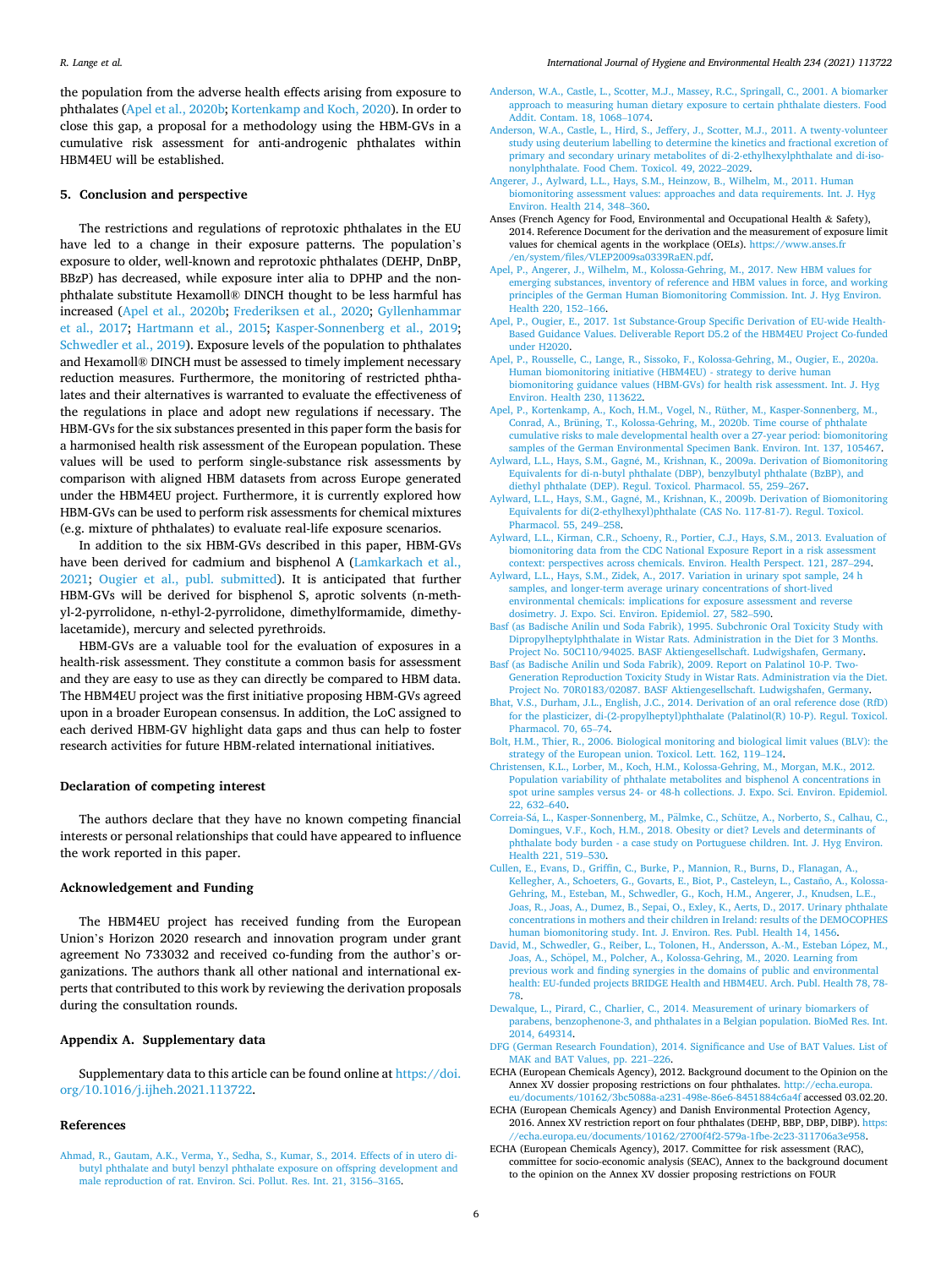#### <span id="page-6-0"></span>*R. Lange et al.*

PHTHALATES (DEHP, BBP, DBP, DIBP). accessed on 3.9.20. [https://echa.europa.](https://echa.europa.eu/documents/10162/1c33302c-7fba-a809-ff33-6bed9e4e87ca)  [eu/documents/10162/1c33302c-7fba-a809-ff33-6bed9e4e87ca](https://echa.europa.eu/documents/10162/1c33302c-7fba-a809-ff33-6bed9e4e87ca).

- [EFSA \(European Food Safety Authority\), 2005. Opinion of the Scientific Panel on food](http://refhub.elsevier.com/S1438-4639(21)00037-7/sref27)  [additives, flavourings, processing aids and materials in contact with food \(AFC\) on a](http://refhub.elsevier.com/S1438-4639(21)00037-7/sref27)  [request from the Commission related to Di-butylphthalate \(DBP\) for use in food](http://refhub.elsevier.com/S1438-4639(21)00037-7/sref27)  [contact materials. Question No. EFSA-Q-2003-192. EFSA J. 242, 1](http://refhub.elsevier.com/S1438-4639(21)00037-7/sref27)–17.
- EFSA (European Food Safety Authority), 2019. Update of the Risk Assessment of Dibutylphthalate (DBP), Butyl-Benzyl-Phthalate (BBP), Bis(2-Ethylhexyl)phthalate (DEHP), Di-isononylphthalate (DINP) and Di-isodecylphthalate (DIDP) for Use in Food Contact Materials, vol. 12, e05838, 17. [https://efsa.onlinelibrary.wiley.](https://efsa.onlinelibrary.wiley.com/doi/abs/10.2903/j.efsa.2019.5838)  [com/doi/abs/10.2903/j.efsa.2019.5838](https://efsa.onlinelibrary.wiley.com/doi/abs/10.2903/j.efsa.2019.5838).
- [Ewers, U., Krause, C., Schulz, C., Wilhelm, M., 1999. Reference values and human](http://refhub.elsevier.com/S1438-4639(21)00037-7/sref29)  [biological monitoring values for environmental toxins. Report on the work and](http://refhub.elsevier.com/S1438-4639(21)00037-7/sref29) [recommendations of the Commission on Human Biological Monitoring of the](http://refhub.elsevier.com/S1438-4639(21)00037-7/sref29)  [German Federal Environmental Agency. Int. Arch. Occup. Environ. Health 72,](http://refhub.elsevier.com/S1438-4639(21)00037-7/sref29) 255–[260](http://refhub.elsevier.com/S1438-4639(21)00037-7/sref29).
- [Faure, S., Noisel, N., Werry, K., Karthikeyan, S., Aylward, L.L., St-Amand, A., 2020.](http://refhub.elsevier.com/S1438-4639(21)00037-7/sref30) [Evaluation of human biomonitoring data in a health risk based context: an updated](http://refhub.elsevier.com/S1438-4639(21)00037-7/sref30)  [analysis of population level data from the Canadian Health Measures Survey. Int. J.](http://refhub.elsevier.com/S1438-4639(21)00037-7/sref30)  [Hyg Environ. Health 223, 267](http://refhub.elsevier.com/S1438-4639(21)00037-7/sref30)–280.
- [Frederiksen, H., Aksglaede, L., Sorensen, K., Skakkebaek, N.E., Juul, A., Andersson, A.M.,](http://refhub.elsevier.com/S1438-4639(21)00037-7/sref31)  [2011. Urinary excretion of phthalate metabolites in 129 healthy Danish children and](http://refhub.elsevier.com/S1438-4639(21)00037-7/sref31)  [adolescents: estimation of daily phthalate intake. Environ. Res. 111, 656](http://refhub.elsevier.com/S1438-4639(21)00037-7/sref31)–663.
- [Frederiksen, H., Nielsen, O., Koch, H.M., Skakkebaek, N.E., Juul, A., J](http://refhub.elsevier.com/S1438-4639(21)00037-7/sref32)ørgensen, N., [Andersson, A.M., 2020. Changes in urinary excretion of phthalates, phthalate](http://refhub.elsevier.com/S1438-4639(21)00037-7/sref32) [substitutes, bisphenols and other polychlorinated and phenolic substances in young](http://refhub.elsevier.com/S1438-4639(21)00037-7/sref32)  [Danish men; 2009-2017. Int. J. Hyg Environ. Health 223, 93](http://refhub.elsevier.com/S1438-4639(21)00037-7/sref32)–105.
- [Furr, J.R., Lambright, C.S., Wilson, V.S., Foster, P.M., Gray Jr., L.E., 2014. A short-term](http://refhub.elsevier.com/S1438-4639(21)00037-7/sref33)  [in vivo screen using fetal testosterone production, a key event in the phthalate](http://refhub.elsevier.com/S1438-4639(21)00037-7/sref33)  [adverse outcome pathway, to predict disruption of sexual differentiation. Toxicol.](http://refhub.elsevier.com/S1438-4639(21)00037-7/sref33) [Sci. 140, 403](http://refhub.elsevier.com/S1438-4639(21)00037-7/sref33)–424.
- [Ganzleben, C., Antignac, J.P., Barouki, R., Castano, A., Fiddicke, U., Klanova, J.,](http://refhub.elsevier.com/S1438-4639(21)00037-7/sref34)  [Lebret, E., Olea, N., Sarigiannis, D., Schoeters, G.R., Sepai, O., Tolonen, H., Kolossa-](http://refhub.elsevier.com/S1438-4639(21)00037-7/sref34)[Gehring, M., 2017. Human biomonitoring as a tool to support chemicals regulation](http://refhub.elsevier.com/S1438-4639(21)00037-7/sref34)  [in the European Union. Int. J. Hyg Environ. Health 220, 94](http://refhub.elsevier.com/S1438-4639(21)00037-7/sref34)–97.
- [German HBM Commission, 2007a. Ableitung von Human-Biomonitoring-\(HBM-\)Werten](http://refhub.elsevier.com/S1438-4639(21)00037-7/sref35)  [auf der Basis tolerabler Aufnahmemengen](http://refhub.elsevier.com/S1438-4639(21)00037-7/sref35)–Teil I: einführung.
- [Bundesgesundheitsblatt Gesundheitsforsch. Gesundheitsschutz 50, 249](http://refhub.elsevier.com/S1438-4639(21)00037-7/sref35)–250. [German HBM Commission, 2007b. Ableitung von Human-Biomonitoring-\(HBM-\)Werten](http://refhub.elsevier.com/S1438-4639(21)00037-7/sref36)  [auf der Basis tolerabler Aufnahmemengen](http://refhub.elsevier.com/S1438-4639(21)00037-7/sref36)–Teil II: grund lagen und Ableitungsweg. [Bundesgesundheitsblatt - Gesundheitsforsch. - Gesundheitsschutz 50, 251](http://refhub.elsevier.com/S1438-4639(21)00037-7/sref36)–254.
- [German HBM Commission, 2007c. Ableitung von Human-Biomonitoring-\(HBM\)-Werten](http://refhub.elsevier.com/S1438-4639(21)00037-7/sref37)  [auf der Basis tolerabler Aufnahmemengen - teil III. HBM-Werte für Di\(2-ethylhexyl\)](http://refhub.elsevier.com/S1438-4639(21)00037-7/sref37)  [phthalat \(DEHP\). Bundesgesundheitsblatt - Gesundheitsforsch. - Gesundheitsschutz](http://refhub.elsevier.com/S1438-4639(21)00037-7/sref37) [50 \(2\), 255](http://refhub.elsevier.com/S1438-4639(21)00037-7/sref37)–259.
- German HBM Commission, 2014a. Grundsatzpapier zur ableitung von HBM-werten. [htt](https://doi.org/10.1007/s00103-013-1867-2)  [ps://doi.org/10.1007/s00103-013-1867-2,](https://doi.org/10.1007/s00103-013-1867-2) 1, 57:138-147.
- [German HBM Commission, 2014b. Stoffmonographie für 1,2-](http://refhub.elsevier.com/S1438-4639(21)00037-7/sref39) Cyclohexandicarbonsäuredi-isononylester (Hexamoll®DINCH®) - HBM-Werte für [die Summe der Metabolite Cyclohexan-1,2-dicarbons](http://refhub.elsevier.com/S1438-4639(21)00037-7/sref39)äuremono-ydroxyisononylester [\(OH-MINCH\) und Cyclohexan-1,2-dicarbons](http://refhub.elsevier.com/S1438-4639(21)00037-7/sref39)äure-mono-carboxyisooctylester (cx-[MINCH\) im Urin von Erwachsenen und Kindern. Gesundheitsschutz, B.G. 57, 1451-](http://refhub.elsevier.com/S1438-4639(21)00037-7/sref39)  [1146.](http://refhub.elsevier.com/S1438-4639(21)00037-7/sref39)
- [German HBM Commission, 2015. Monograph on Di-2-propylheptyl Phthalate \(DPHP\) -](http://refhub.elsevier.com/S1438-4639(21)00037-7/sref40) [Human Biomonitoring \(HBM\) Values for the Sum of Metabolites Oxo-Mono-](http://refhub.elsevier.com/S1438-4639(21)00037-7/sref40)[Propylheptyl Phthalate \(Oxo-MPHP\) and Hydroxymono-Propylheptyl Phthalate \(OH](http://refhub.elsevier.com/S1438-4639(21)00037-7/sref40)  [MPHP\) in Adult and Child Urine. Opinion of the Commission](http://refhub.elsevier.com/S1438-4639(21)00037-7/sref40) "Human Biomonitoring" [of the Federal Environment Agency, Germany, Bundesgesundheitsbl.](http://refhub.elsevier.com/S1438-4639(21)00037-7/sref40)  [Heidelberg, Germany](http://refhub.elsevier.com/S1438-4639(21)00037-7/sref40).
- Gyllenhammar, I., Glynn, A., Jönsson, B.A., Lindh, C.H., Darnerud, P.O., Svensson, K., [Lignell, S., 2017. Diverging temporal trends of human exposure to bisphenols and](http://refhub.elsevier.com/S1438-4639(21)00037-7/sref41)  [plastizisers, such as phthalates, caused by substitution of legacy EDCs? Environ. Res.](http://refhub.elsevier.com/S1438-4639(21)00037-7/sref41)  [153, 48](http://refhub.elsevier.com/S1438-4639(21)00037-7/sref41)–54.
- Hartmann, C., Uhl, M., Weiss, S., Koch, H.M., Scharf, S., König, J., 2015. Human [biomonitoring of phthalate exposure in Austrian children and adults and cumulative](http://refhub.elsevier.com/S1438-4639(21)00037-7/sref42)  [risk assessment. Int. J. Hyg Environ. Health 218, 489](http://refhub.elsevier.com/S1438-4639(21)00037-7/sref42)–499.
- [Hays, S.M., Becker, R.A., Leung, H.W., Aylward, L.L., Pyatt, D.W., 2007. Biomonitoring](http://refhub.elsevier.com/S1438-4639(21)00037-7/sref43)  [equivalents: a screening approach for interpreting biomonitoring results from a](http://refhub.elsevier.com/S1438-4639(21)00037-7/sref43)  [public health risk perspective. Regul. Toxicol. Pharmacol. 47, 96](http://refhub.elsevier.com/S1438-4639(21)00037-7/sref43)–109.
- [Hays, S.M., Aylward, L.L., LaKind, J.S., Bartels, M.J., Barton, H.A., Boogaard, P.J.,](http://refhub.elsevier.com/S1438-4639(21)00037-7/sref44)  [Brunk, C., DiZio, S., Dourson, M., Goldstein, D.A., Lipscomb, J., Kilpatrick, M.E.,](http://refhub.elsevier.com/S1438-4639(21)00037-7/sref44)  [Krewski, D., Krishnan, K., Nordberg, M., Okino, M., Tan, Y.-M., Viau, C., Yager, J.W.,](http://refhub.elsevier.com/S1438-4639(21)00037-7/sref44)  [2008. Guidelines for the derivation of biomonitoring equivalents: report from the](http://refhub.elsevier.com/S1438-4639(21)00037-7/sref44) [biomonitoring equivalents expert workshop. Regul. Toxicol. Pharmacol. 51, S4](http://refhub.elsevier.com/S1438-4639(21)00037-7/sref44)–S15.
- [Hays, S.M., Aylward, L.L., 2009. Using Biomonitoring Equivalents to interpret human](http://refhub.elsevier.com/S1438-4639(21)00037-7/sref45) [biomonitoring data in a public health risk context. J. Appl. Toxicol. 29, 275](http://refhub.elsevier.com/S1438-4639(21)00037-7/sref45)–288.
- [Hays, S.M., Aylward, L.L., Kirman, C.R., Krishnan, K., Nong, A., 2011. Biomonitoring](http://refhub.elsevier.com/S1438-4639(21)00037-7/sref46)  [Equivalents for di-isononyl phthalate \(DINP\). Regul. Toxicol. Pharmacol. 60,](http://refhub.elsevier.com/S1438-4639(21)00037-7/sref46) 181–[188](http://refhub.elsevier.com/S1438-4639(21)00037-7/sref46).
- HBM4EU (The European Human Biomonitoring Initiative). 2017-2020. Details on the project, 29.12.20. <https://www.hbm4eu.eu/the-project/>.
- [Howdeshell, K.L., Furr, J., Lambright, C.R., Rider, C.V., Wilson, V.S., Gray Jr., L.E., 2007.](http://refhub.elsevier.com/S1438-4639(21)00037-7/sref48)  [Cumulative effects of dibutyl phthalate and diethylhexyl phthalate on male rat](http://refhub.elsevier.com/S1438-4639(21)00037-7/sref48)  [reproductive tract development: altered fetal steroid hormones and genes. Toxicol.](http://refhub.elsevier.com/S1438-4639(21)00037-7/sref48)  [Sci. 99, 190](http://refhub.elsevier.com/S1438-4639(21)00037-7/sref48)–202.
- [Howdeshell, K.L., Wilson, V.S., Furr, J., Lambright, C.R., Rider, C.V., Blystone, C.R.,](http://refhub.elsevier.com/S1438-4639(21)00037-7/sref49)  [Hotchkiss, A.K., Gray Jr., L.E., 2008. A mixture of five phthalate esters inhibits fetal](http://refhub.elsevier.com/S1438-4639(21)00037-7/sref49)  testicular testosterone production in the sprague-dawley rat in a cumulative, dose [additive manner. Toxicol. Sci. 105, 153](http://refhub.elsevier.com/S1438-4639(21)00037-7/sref49)–165.
- Husø[y, T., Andreassen, M., Hjertholm, H., Carlsen, M.H., Norberg, N., Sprong, C.,](http://refhub.elsevier.com/S1438-4639(21)00037-7/sref50) [Papadopoulou, E., Sakhi, A.K., Sabaredzovic, A., Dirven, H., 2019. The Norwegian](http://refhub.elsevier.com/S1438-4639(21)00037-7/sref50)  [biomonitoring study from the EU project EuroMix: levels of phenols and phthalates](http://refhub.elsevier.com/S1438-4639(21)00037-7/sref50)  [in 24-hour urine samples and exposure sources from food and personal care](http://refhub.elsevier.com/S1438-4639(21)00037-7/sref50)  [products. Environ. Int. 132, 105103.](http://refhub.elsevier.com/S1438-4639(21)00037-7/sref50)
- [Kasper-Sonnenberg, M., Koch, H.M., Apel, P., Rüther, M., P](http://refhub.elsevier.com/S1438-4639(21)00037-7/sref51)älmke, C., Brüning, T., [Kolossa-Gehring, M., 2019. Time trend of exposure to the phthalate plasticizer](http://refhub.elsevier.com/S1438-4639(21)00037-7/sref51)  [substitute DINCH in Germany from 1999 to 2017: biomonitoring data on young](http://refhub.elsevier.com/S1438-4639(21)00037-7/sref51) [adults from the Environmental Specimen Bank \(ESB\). Int. J. Hyg Environ. Health](http://refhub.elsevier.com/S1438-4639(21)00037-7/sref51)  [222, 1084](http://refhub.elsevier.com/S1438-4639(21)00037-7/sref51)–1092.
- [Katsikantami, I., Sifakis, S., Tzatzarakis, M.N., Vakonaki, E., Kalantzi, O.I., Tsatsakis, A.](http://refhub.elsevier.com/S1438-4639(21)00037-7/sref52)  [M., Rizos, A.K., 2016. A global assessment of phthalates burden and related links to](http://refhub.elsevier.com/S1438-4639(21)00037-7/sref52)  [health effects. Environ. Int. 97, 212](http://refhub.elsevier.com/S1438-4639(21)00037-7/sref52)–236.
- [Klein, D., Kessler, W., Putz, C., Semder, B., Kirchinger, W., Langsch, A., Gries, W.,](http://refhub.elsevier.com/S1438-4639(21)00037-7/sref53)  [Otter, R., Gallien, A.K.E., Wurzenberger, X., Filser, J.G., 2018. Single ingestion of di-](http://refhub.elsevier.com/S1438-4639(21)00037-7/sref53)  [\(2-propylheptyl\) phthalate \(DPHP\) by male volunteers: DPHP in blood and its](http://refhub.elsevier.com/S1438-4639(21)00037-7/sref53) [metabolites in blood and urine. Toxicol. Lett. 294, 105](http://refhub.elsevier.com/S1438-4639(21)00037-7/sref53)–115.
- [Koch, H.M., Bolt, H.M., Angerer, J., 2004. Di\(2-ethylhexyl\)phthalate \(DEHP\) metabolites](http://refhub.elsevier.com/S1438-4639(21)00037-7/sref54)  [in human urine and serum after a single oral dose of deuterium-labelled DEHP. Arch.](http://refhub.elsevier.com/S1438-4639(21)00037-7/sref54)  [Toxicol. 78, 123](http://refhub.elsevier.com/S1438-4639(21)00037-7/sref54)–130.
- [Koch, H.M., Bolt, H.M., Preuss, R., Angerer, J., 2005. New metabolites of di\(2](http://refhub.elsevier.com/S1438-4639(21)00037-7/sref55)  [ethylhexyl\)phthalate \(DEHP\) in human urine and serum after single oral doses of](http://refhub.elsevier.com/S1438-4639(21)00037-7/sref55)  [deuterium-labelled DEHP. Arch. Toxicol. 79, 367](http://refhub.elsevier.com/S1438-4639(21)00037-7/sref55)–376.
- [Koch, H.M., Christensen, K.L., Harth, V., Lorber, M., Bruning, T., 2012. Di-n-butyl](http://refhub.elsevier.com/S1438-4639(21)00037-7/sref56)  [phthalate \(DnBP\) and diisobutyl phthalate \(DiBP\) metabolism in a human volunteer](http://refhub.elsevier.com/S1438-4639(21)00037-7/sref56)  [after single oral doses. Arch. Toxicol. 86, 1829](http://refhub.elsevier.com/S1438-4639(21)00037-7/sref56)–1839.
- [Koch, H.M., Ruther, M., Schutze, A., Conrad, A., Palmke, C., Apel, P., Bruning, T.,](http://refhub.elsevier.com/S1438-4639(21)00037-7/sref57) [Kolossa-Gehring, M., 2017. Phthalate metabolites in 24-h urine samples of the](http://refhub.elsevier.com/S1438-4639(21)00037-7/sref57) [German Environmental Specimen Bank \(ESB\) from 1988 to 2015 and a comparison](http://refhub.elsevier.com/S1438-4639(21)00037-7/sref57)  [with US NHANES data from 1999 to 2012. Int. J. Hyg Environ. Health 220, 130](http://refhub.elsevier.com/S1438-4639(21)00037-7/sref57)–141.
- Kortenkamp, A., Koch, H.M., 2020. Refined reference doses and new procedures for phthalate mixture risk assessment focused on male developmental toxicity. Int. J. Hyg Environ. Health 224, 113428. [https://doi.org/10.1016/j.ijheh.2019.113428.](https://doi.org/10.1016/j.ijheh.2019.113428)
- [Lamkarkach, F., Ougier, E., Garnier, R., Viau, C., Kolossa-Gehring, M., Lange, R., Apel, P.,](http://refhub.elsevier.com/S1438-4639(21)00037-7/sref59)  [2021. Human biomonitoring initiative \(HBM4EU\): human biomonitoring guidance](http://refhub.elsevier.com/S1438-4639(21)00037-7/sref59) [values \(HBM-GVs\) derived for cadmium and its compounds. Environ. Int. 147,](http://refhub.elsevier.com/S1438-4639(21)00037-7/sref59)  [106337](http://refhub.elsevier.com/S1438-4639(21)00037-7/sref59).
- [Lee, K.Y., Shibutani, M., Takagi, H., Kato, N., Takigami, S., Uneyama, C., Hirose, M.,](http://refhub.elsevier.com/S1438-4639(21)00037-7/sref60) [2004. Diverse developmental toxicity of di-n-butyl phthalate in both sexes of rat](http://refhub.elsevier.com/S1438-4639(21)00037-7/sref60)  [offspring after maternal exposure during the period from late gestation through](http://refhub.elsevier.com/S1438-4639(21)00037-7/sref60) [lactation. Toxicology 203, 221](http://refhub.elsevier.com/S1438-4639(21)00037-7/sref60)–238.
- [Lehmann, K.P., Phillips, S., Sar, M., Foster, P.M., Gaido, K.W., 2004. Dose-dependent](http://refhub.elsevier.com/S1438-4639(21)00037-7/sref61) [alterations in gene expression and testosterone synthesis in the fetal testes of male](http://refhub.elsevier.com/S1438-4639(21)00037-7/sref61) [rats exposed to di \(n-butyl\) phthalate. Toxicol. Sci. 81, 60](http://refhub.elsevier.com/S1438-4639(21)00037-7/sref61)–68.
- [Leng, G., Koch, H.M., Gries, W., Schutze, A., Langsch, A., Bruning, T., Otter, R., 2014.](http://refhub.elsevier.com/S1438-4639(21)00037-7/sref62)  [Urinary metabolite excretion after oral dosage of bis\(2-propylheptyl\) phthalate](http://refhub.elsevier.com/S1438-4639(21)00037-7/sref62)  [\(DPHP\) to five male volunteers–characterization of suitable biomarkers for human](http://refhub.elsevier.com/S1438-4639(21)00037-7/sref62) [biomonitoring. Toxicol. Lett. 231, 282](http://refhub.elsevier.com/S1438-4639(21)00037-7/sref62)–288.
- [Myridakis, A., Chalkiadaki, G., Fotou, M., Kogevinas, M., Chatzi, L., Stephanou, E.G.,](http://refhub.elsevier.com/S1438-4639(21)00037-7/sref63)  [2016. Exposure of preschool-age Greek children \(RHEA cohort\) to bisphenol A,](http://refhub.elsevier.com/S1438-4639(21)00037-7/sref63) [parabens, phthalates, and organophosphates. Environ. Sci. Technol. 50, 932](http://refhub.elsevier.com/S1438-4639(21)00037-7/sref63)–941.
- Ougier, E., Zeman, F., Antignac, J.-P., Rousselle, C., Lange, R., Kolossa-Gehring, M., Apel, P., publication submitted, Human Biomonitoring Initiative (HBM4EU): Human Biomonitoring Guidance Values (HBM-GVs) Derived for Bisphenol.
- Przybylińska, P.A., Wyszkowski, M., 2016. Environmental contamination with [phthalates and its impact on living organisms. Ecol. Chem. Eng. S 23, 347](http://refhub.elsevier.com/S1438-4639(21)00037-7/sref65)–356.
- [Rider, C.V., Furr, J.R., Wilson, V.S., Gray Jr., L.E., 2010. Cumulative effects of in utero](http://refhub.elsevier.com/S1438-4639(21)00037-7/sref66) [administration of mixtures of reproductive toxicants that disrupt common target](http://refhub.elsevier.com/S1438-4639(21)00037-7/sref66) [tissues via diverse mechanisms of toxicity. Int. J. Androl. 33, 443](http://refhub.elsevier.com/S1438-4639(21)00037-7/sref66)–462.
- [Schmidtkunz, C., Gries, W., Weber, T., Leng, G., Kolossa-Gehring, M., 2019. Internal](http://refhub.elsevier.com/S1438-4639(21)00037-7/sref67)  [exposure of young German adults to di\(2-propylheptyl\) phthalate \(DPHP\): trends in](http://refhub.elsevier.com/S1438-4639(21)00037-7/sref67)  [24-h urine samples from the German Environmental Specimen Bank 1999-2017. Int.](http://refhub.elsevier.com/S1438-4639(21)00037-7/sref67)  [J. Hyg Environ. Health 222, 419](http://refhub.elsevier.com/S1438-4639(21)00037-7/sref67)–424.
- [Schoeters, G., Govarts, E., Bruckers, L., Den Hond, E., Nelen, V., De Henauw, S., Sioen, I.,](http://refhub.elsevier.com/S1438-4639(21)00037-7/sref68)  [Nawrot, T.S., Plusquin, M., Vriens, A., Covaci, A., Loots, I., Morrens, B.,](http://refhub.elsevier.com/S1438-4639(21)00037-7/sref68)  [Coertjens, D., Van Larebeke, N., De Craemer, S., Croes, K., Lambrechts, N., Colles, A.,](http://refhub.elsevier.com/S1438-4639(21)00037-7/sref68)  [Baeyens, W., 2017. Three cycles of human biomonitoring in flanders - time trends](http://refhub.elsevier.com/S1438-4639(21)00037-7/sref68) [observed in the flemish environment and health study. Int. J. Hyg Environ. Health](http://refhub.elsevier.com/S1438-4639(21)00037-7/sref68)  [220, 36](http://refhub.elsevier.com/S1438-4639(21)00037-7/sref68)–45.
- [Schütze, A., Kolossa-Gehring, M., Apel, P., Brüning, T., Koch, H.M., 2014. Entering](http://refhub.elsevier.com/S1438-4639(21)00037-7/sref69)  [markets and bodies: increasing levels of the novel plasticizer Hexamoll](http://refhub.elsevier.com/S1438-4639(21)00037-7/sref69)® DINCH® in [24 h urine samples from the German Environmental Specimen Bank. Int. J. Hyg](http://refhub.elsevier.com/S1438-4639(21)00037-7/sref69) [Environ. Health 217, 421](http://refhub.elsevier.com/S1438-4639(21)00037-7/sref69)–426.
- Schütze, A., Gries, W., Kolossa-Gehring, M., Apel, P., Schröter-Kermani, C., Fiddicke, U., [Leng, G., Brüning, T., Koch, H.M., 2015. Bis-\(2-propylheptyl\)phthalate \(DPHP\)](http://refhub.elsevier.com/S1438-4639(21)00037-7/sref70) [metabolites emerging in 24h urine samples from the German Environmental](http://refhub.elsevier.com/S1438-4639(21)00037-7/sref70)  [Specimen Bank \(1999-2012\). Int. J. Hyg Environ. Health 218, 559](http://refhub.elsevier.com/S1438-4639(21)00037-7/sref70)–563.
- [Schwedler, G., Conrad, A., Rucic, E., Koch, H.M., Leng, G., Schulz, C., Schmied-](http://refhub.elsevier.com/S1438-4639(21)00037-7/sref71)[Tobies, M.I.H., Kolossa-Gehring, M., 2019. Hexamoll](http://refhub.elsevier.com/S1438-4639(21)00037-7/sref71)® DINCH and DPHP [metabolites in urine of children and adolescents in Germany. Human biomonitoring](http://refhub.elsevier.com/S1438-4639(21)00037-7/sref71)  [results of the German Environmental Survey GerES V, 2014](http://refhub.elsevier.com/S1438-4639(21)00037-7/sref71)–2017. Int. J. Hyg [Environ. Health 113397](http://refhub.elsevier.com/S1438-4639(21)00037-7/sref71).